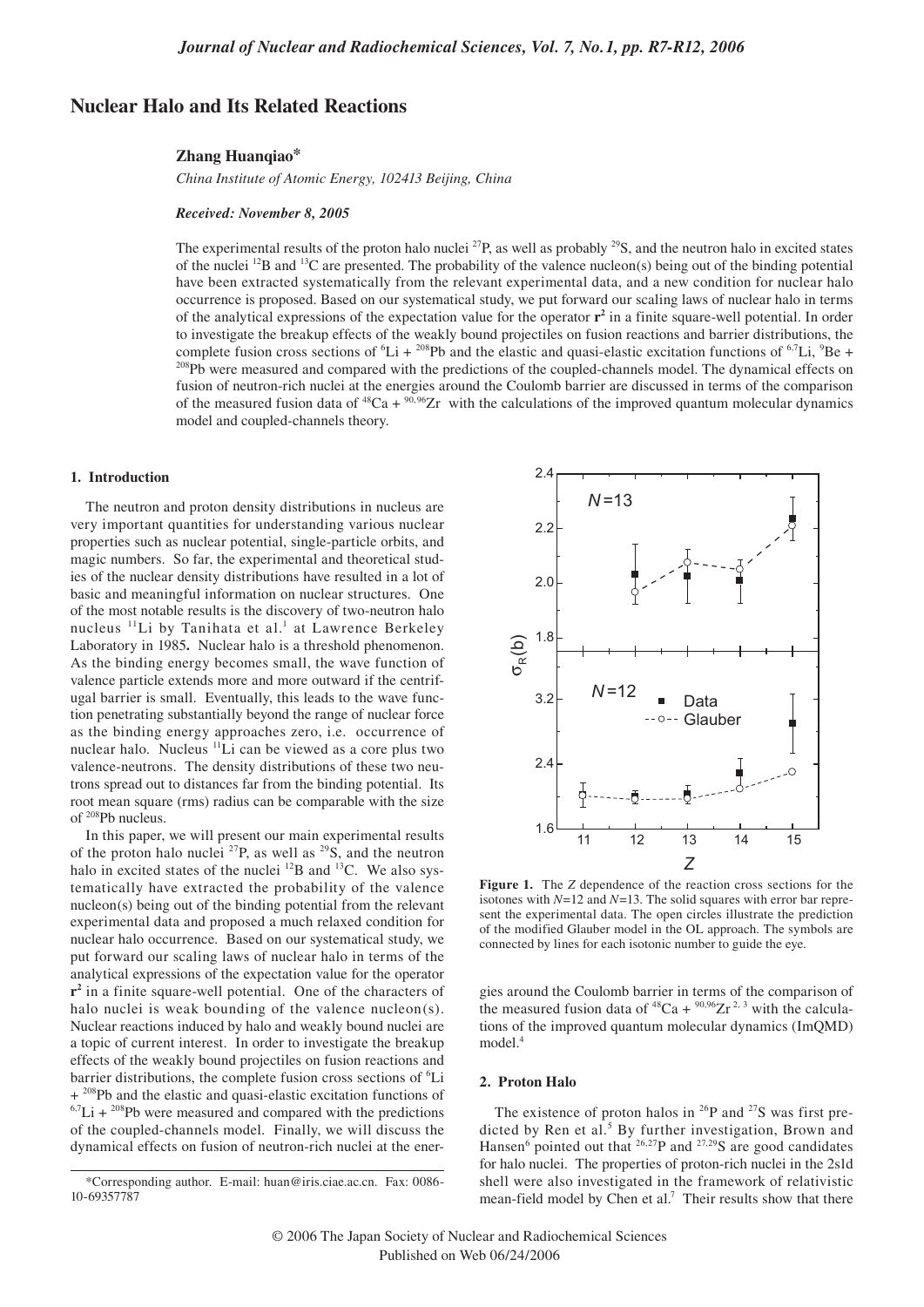

**Figure 2.** The measured reaction cross sections vs energy for the  $2^{2}$ Si,  $2^{8}P+2^{8}Si$  reactions. The predictions of the modified Glauber model of the OL approach (open circles) are compared with the experimental data.



**Figure 3.** The measured reaction cross sections as a function of energy for the <sup>26</sup>Si, <sup>27</sup>P + <sup>28</sup>Si reactions. The predictions of the modified Glauber model of OL and FB approaches (open symbols) are compared with the experimental data. The numbers in the figure represent the diffuseness parameter of the Woods-Saxon potential for the valence proton.

are one-proton halos in  $^{26,27,28}P$  and two-proton halos in  $^{27,28,29}S$ . In order to search proton halo, the reaction cross sections of  $27,28$ P,  $29$ S and the corresponding isotones on Si target<sup>8,9</sup> were measured at intermediate energies. As shown in Figure 1, the measured reaction cross sections of the *N*=12 and 13 isotones show an abrupt increase at *Z*=15. The experimental results for the isotones with  $Z \le 14$  as well as <sup>28</sup>P can be well described by the modified Glauber theory of the optical limit (OL) approach. The enhancement of the reaction cross sections for  $^{28}P$  could be explained in the modified Glauber theory with an enlarged core as illustrated in Figure 2. The  $\langle r_c^2 \rangle^{1/2}$  and  $\langle r_h^2 \rangle^{1/2}$  are the rms radii of the core and valence proton in 28P, respectively. The difference between the rms radii of the core and bare nuclei 27Si is about 0.15 fm. It is seen from Figure 3 that theoretical analysis with the modified Glauber theory of the OL and few-body(FB) approaches $10-13$  underpredictes the experimental data of <sup>27</sup>P. The difference between the rms radii of the core and bare nuclei 26Si is about 0.28 fm. Our theoretical analysis shows that an enlarged core together with proton halo are probably the mechanism responsible for the enhancement of the cross sections for the reaction of  $^{27}P + ^{28}Si$ . Ozawa et al.14 proposed to take a difference factor as a possible measure of halo appearance. The difference factor *d* is defined as



**Figure 4.** *Z* dependence of the different factor *d* for *N*=12 and 13 isotones. The symbols are connected by lines to guide the eye.

$$
d = \frac{\sigma_R(\exp) - \sigma_R(\text{cal})}{\sigma_R(\text{cal})},\tag{1}
$$

here  $\sigma_R$ (exp) represents the measured total reaction cross sections and  $\sigma_R$  (cal) is the theoretical values with the modified Glauble theory of the OL and FB approaches. Figure 4 displays the *Z* dependence of *d* for *N*=12 and 13 isotones at 40 MeV/u. We find from the *d* values that <sup>27</sup>P and <sup>29</sup>S have a proton halo and a moderate proton halo structure, respectively.

## **3. Nuclear Halo of Excited State**

Except the nuclei near or at drip-lines, halo may appear in the excited states of stable nuclei. By means of the asymptotic normalization coefficients (ANC's) extracted from transfer reactions of <sup>11</sup>B(d, p)<sup>12</sup>B, <sup>12</sup>C(d, p)<sup>13</sup>C, and H(<sup>6</sup>He, n)<sup>6</sup>Li, we have verified that the second  $(J^{\pi} = 2^{-})$  and third  $(J^{\pi} = 1^{-})$  excited states in <sup>12</sup>B and the first  $(J^{\pi} = 1/2^+)$  excited state in <sup>13</sup>C are the neutron halo states,<sup>15</sup> while the second excited state (3.56 MeV,  $J^{\pi}$  = 0<sup>+</sup>) in <sup>6</sup>Li is a proton-neutron halo state.<sup>16</sup>

**3.1. Root-Mean-Square Radius.** The rms radius of valencenucleon(s) in the orbit (*nlj*) can be separated into the contributions from the interior and the asymptotic regions, $15,17$ 

$$
\langle r^2 \rangle^{1/2} = \left[ \int_0^{R_N} r^4 \phi_{nlj}^2(r) dr + \left( C_{ANlj}^B \right)^2 \int_{R_N}^{\infty} r^2 W_{-\eta, l+1/2}^2(2kr) dr \right]^{1/2} . \tag{2}
$$

Here  $\phi_{nlj}(r)$  is the single-particle radial wave-function in the (*nlj*) bound state,  $C_{ANlj}^B$  is the nuclear ANC, and  $W_{-\eta, l+1/2}(2kr)$ the Whittaker function. The first term in the equation is somehow parameter dependant. The second term is model parameter independent, and gives more than  $90\%$ <sup>11</sup> contribution to the value of rms radius. Thus the uncertainty introduced by the parameters used is small. Hence,  $\langle r^2 \rangle^{1/2}$  evaluated in this way is a nearly parameter independent quantity which can be served as an ideal experimental observable for the examination of nuclear halo. The rms radii for the valence particle extracted from ANC values are listed in Table 1 for the excited states in <sup>12</sup>B and <sup>13</sup>C. In the table,  $r_c$  and  $R_{sq} = \sqrt{\frac{5}{3}} (r_c^2 + 4)$  in the unit of fm are the radii of the core nucleus and the square-well potential, respectively.<sup>18</sup>

**3.2. Probability.** The probability<sup>15, 19</sup> for valence particle being out of the binding potential can be evaluated by,

$$
P(R,r_0,a) = \frac{\int_{R}^{\infty} r^2 \phi_{nij}^2(r) dr}{\int_{0}^{\infty} r^2 \phi_{nij}^2(r) dr},
$$
\n(3)

where the  $r_0$  and  $a$  are the radius and diffuseness parameters of the potential, respectively. The binding potential radius *R* is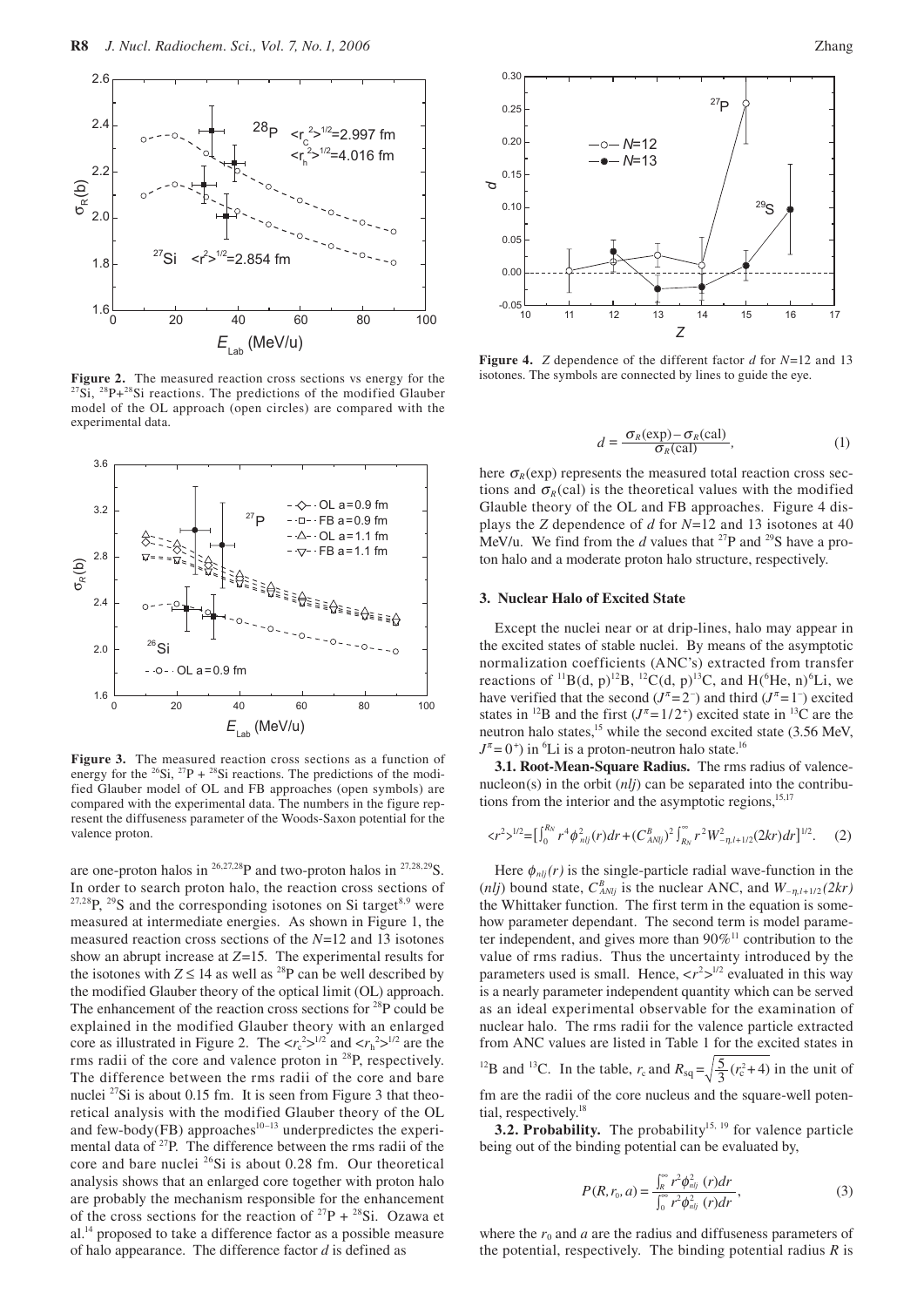TABLE 1: Values of  $\langle r^2 \rangle^{1/2}$  and  $\langle r^2 \rangle/r_c$ ,  $\langle r^2 \rangle/R_{sq}^2$  and the probability for valence nucleon being out of the binding potential **for nucleus 12B and 13C**

| <b>Nucleus</b> | $J^{\pi}$              | $E_{x}$<br>(MeV)    | $r_{\rm c}$<br>(fm) | $\langle r^2 \rangle^{1/2}$<br>(fm)                   | $\langle r^2 \rangle^{1/2} / r_c$                     | $\langle r^2 \rangle/R_{\rm sq}^2$                    | Probability<br>$(\%)$ |
|----------------|------------------------|---------------------|---------------------|-------------------------------------------------------|-------------------------------------------------------|-------------------------------------------------------|-----------------------|
| $^{12}B$       | $1+$<br>2 <sup>2</sup> | 0<br>1.674<br>2.621 | 2.50                | $3.16 \pm 0.10$<br>$4.01 \pm 0.61$<br>$5.64 \pm 0.90$ | $1.26 \pm 0.05$<br>$1.60 \pm 0.29$<br>$2.26 \pm 0.42$ | $0.58 \pm 0.15$<br>$1.10 \pm 0.31$<br>$1.86 \pm 0.60$ | 19.9<br>53.6<br>66.8  |
| ${}^{13}C$     | $1/2^{-}$<br>$1/2^{+}$ | 3.089               | 2.42                | $3.39 \pm 0.31$<br>$5.04 \pm 0.75$                    | $1.413 \pm 0.15$<br>$2.08 \pm 0.37$                   | $0.70 \pm 0.21$<br>$1.55 \pm 0.47$                    | 14.3<br>50.3          |



**Figure 5.** Dependence of the  $\chi^2$  on the probability (*P*) for valence nucleon being out of the binding potential for the 2s excited state in <sup>13</sup>C. Symbols are connected by a line for each  $a_0$  value to guide the eye.

taken as an equivalent square-well potential radius *R*sq. Hence the single-particle wave functions are not determined uniquely. We search the potential parameters in such a way  $19$  that the quantity,

$$
\chi_{\rm p}^2 = \sum_{r=R_N}^{\rm 40fm} \left( \left[ S_{ij}^{\rm (sp)} \right]^{1/2} \phi_{nlj}(r_i) - C_{Apj}^B \frac{W_{-\eta, l+1/2}(2kr_i)}{r_i} \right)^2, \tag{4}
$$

becomes minimum. Where  $S_{lj}^{(sp)}$  is the single particle spectroscopic factor. First, the single-particle wave function is calculated with Woods-Saxon potential. The depth of the potential is adjusted to reproduce the binding energy. The values of *a* are chosen in the range of 0.50–0.70 fm. For each fixed *a*,  $r_0$  is varied in a small step till the minimum in  $\chi_p^2$  is reached. In the calculation of  $\chi_{p}^{2}$ , the summation runs from *ri*=6.0 to 40 fm in steps of 0.1 fm. We find that the values of  $\chi_{p}^{2}$  does not change as long as  $R_N \ge 6$  fm. Figure 5 shows a typical example for the extraction of the probability for valence nucleon(s) being out of the binding potential. With this procedure, available data regarding the nuclear halo candidates are systematically analyzed and a number of halo nuclei are confirmed. The extracted probabilities for 12B and 13C are also listed in Table 1. Figure 6 shows the probability for valence nucleon being out of the binding potential as a function of  $2\mu B_p R^2/\hbar^2$  (a) and  $B_p A^{2/3}$  (b). Based on these results and according to the probability of finding valence particle outside the bounding potential larger than 50%, we have got a condition for nuclear halo occurrence,<sup>19</sup>

$$
B_{\rm p}A^{2/3} \le 10 \text{ MeV}.\tag{5}
$$

Therefore, the range of nuclear halo occurrence is much expended than the previous one,<sup>16</sup> i.e.,  $B_pA^{2/3} \le 2$  MeV.<sup>20</sup> Here  $B_p$  is the binding energy of the valence nucleon and *A* is the mass number of the nucleus.

**3.3. Scaling Law.** Hamamoto et al.<sup>21</sup> have obtained the expressions of the expectation value for the operator  $r^2$  in a



Figure 6. Probability for valence nucleon being out of the binding potential as a function of  $2\mu B_p R^2/\hbar^2$  (a) and  $B_p A^{2/3}$  (b). The solid points represent the s-wave halos in the ground state and in the excited states with spin and parity values in brackets, respectively. The dash-double-dotted line is the calculation value by means of the single-particle model with square-well potential. The other lines show the predictions of the single-particle models with Woods-Saxon potentials.19 The arrows in the panel (b) illustrate the up-limits of  $B<sub>p</sub>A<sup>2/3</sup>$  value set by Jensen et al.<sup>20</sup> and by us.

finite square-well potential. The terms with  $\xi_0^4$  in denominator in their expressions are of negligible magnitude as compared to the other terms for the case of  $\chi^2$  < 2 which we are interested in. After omitting them, we get the following scaling laws for the dimensionless quantity  $\langle r^2 \rangle / R^2$ ,

$$
\frac{4}{5}x^2 - \frac{1}{x+1}\left(1 - \frac{x^2}{\xi_0^2}\right)\left(1 + \frac{1}{x} + \frac{1}{2x^2}\right) + \chi\left(\frac{1}{3} + \frac{1+2x}{2\xi_0^2}\right) \quad \text{at } l = 0,\tag{6}
$$

$$
\frac{
$$

where

$$
\chi = R \sqrt{\frac{2\mu B_p}{\hbar^2}} \,, \tag{8}
$$

$$
\xi_0 = R \sqrt{\frac{2\mu U_0}{\hbar^2}} \ . \tag{9}
$$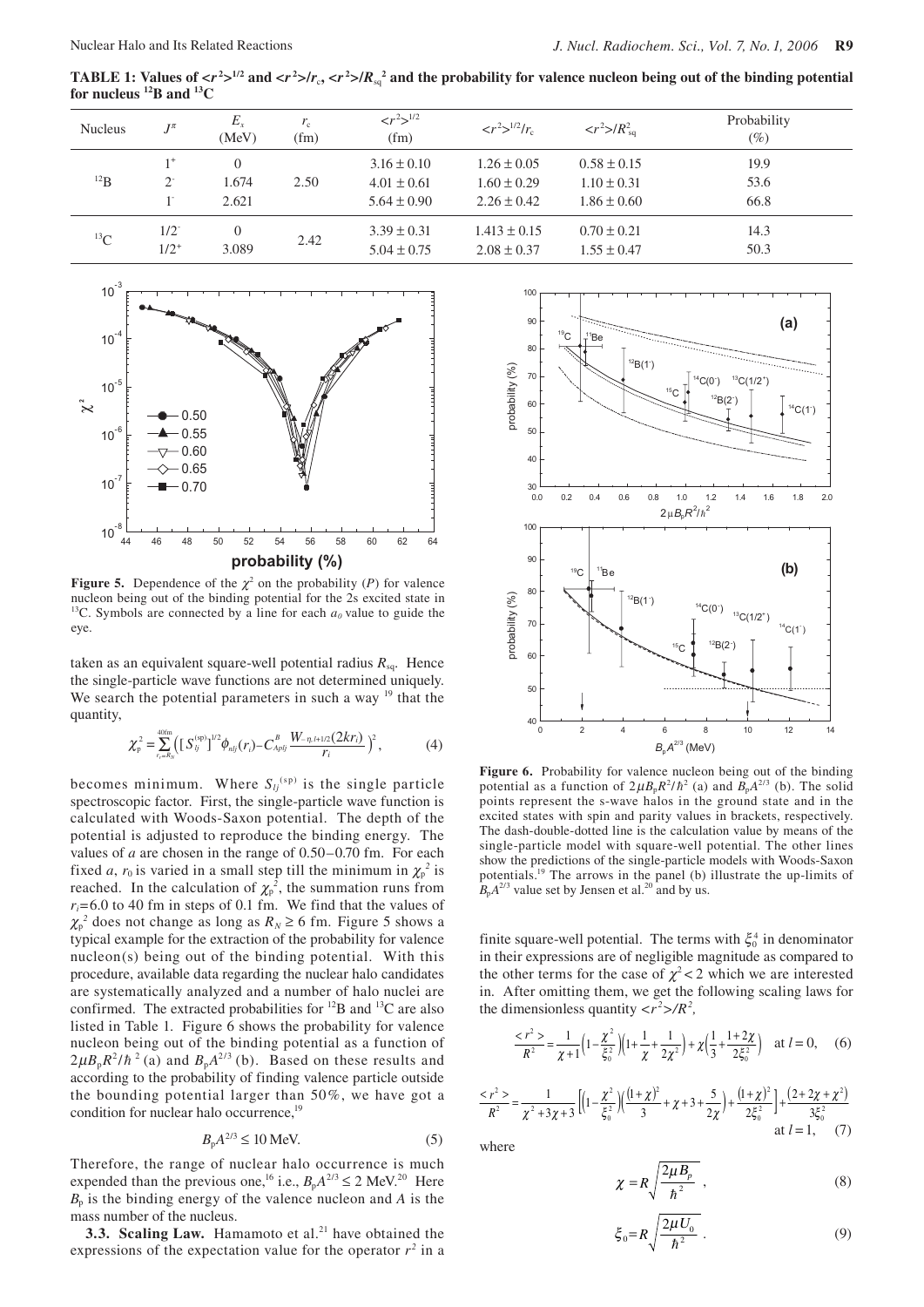

**Figure 7.** The experimental data of  $\langle r^2 \rangle / R^2$  vs  $2 \mu B_p R^2 / \hbar^2$  for the valence nucleon in 2s state. The solid and dashed lines show the scaling laws of eqs 6 and 7.



**Figure 8.** Total fusion cross sections for  ${}^{6}Li + {}^{208}Pb$ . The solid squares are the results of our experiment. The solid, dashed and dashdotted lines are the results of the coupled-channels code CCFULL calculations with coupling the  $3^{\circ}$ ,  $5^{\circ}$  excitation states in <sup>208</sup>Pb and the 3<sup>+</sup> excitation state in <sup>6</sup>Li and with coupling the 3<sup>-</sup>, 5<sup>-</sup> excitation states in 208Pb, as well as without coupling, respectively.

In the above equations,  $U_0$  is the depth and  $R$  is the range of the finite square-well potential and  $\mu$  and  $B<sub>p</sub>$  the reduced mass and binding energy, respectively. Figure 7 displays the scaling laws for the dimensionless quantity  $\langle r^2 \rangle / R^2$  of the halo nuclei with comparison of experimental data. It can been seen from the figure that the scaling law can account for the available experimental data of halo candidates, even though it is derived in a finite square-well potential.

#### **4. Reactions Induced by Weekly Bound Nuclei**

We have measured the complete fusion cross sections of <sup>6</sup>Li + <sup>208</sup>Pb, and found that the fusion cross sections above the Coulomb barrier are suppressed due to the breakup effects of weekly bound projectile <sup>6</sup>Li.<sup>22</sup> The experimental results together with the theoretical calculations are shown in Figure 8. The lines in the figure are the coupled-channels code CCFULL calculations. $23-25$  The deformation parameters used in the calculations (assuming single phonon excitations) are  $\beta_3$  = 0.161<sup>25</sup>; and  $\beta_5$  = 0.056<sup>27</sup> for 3<sup>-</sup> (2.615 MeV) and 5<sup>-</sup> (3.198 MeV) states in <sup>208</sup>Pb, respectively, and  $\beta_2 = 1.51^{28}$  for the 3<sup>+</sup>(2.186 MeV) in <sup>6</sup>Li. The coupled-channels model (CCFULL) does not consider the influence of breakup effect on fusion.

We have also measured the elastic and quasi-elastic excitation functions of  ${}^{6,7}Li$ ,  ${}^{9}Be + {}^{208}Pb$  at backward angles. From these excitation functions, barrier distributions<sup>29</sup> are extracted



**Figure 9.** The fusion cross sections for  $40,48$ Ca +  $90,96$ Zr. The sold circles denote the experimental data. The open triangles denote the calculation results with the ImQMD model, respectively.

and compared with the predictions of the coupled-channels model. It is found that the barrier distributions are broaden and shift to lower energies which may be a signature of the breakup effects of the weakly bound projectiles. Gomes et al.<sup>30</sup> study the behavior of the fusion, breakup reaction, and elastic scattering of different projectiles on  $64\overline{Z}$ n at near and above barrier energies. They found that the elastic (noncapture) breakup cross section is important at energies close to and above the Coulomb barrier and increases the reaction cross sections. In addition, they showed that the breakup process at near and below barrier energies is responsible for the vanishing of the usual threshold anomaly of the optical potential and gives rise to a new type of anomaly. Recently, Newton et al.<sup>31</sup> systematically analyzed the high precision fusion cross sections for  $Z<sub>n</sub>Z<sub>t</sub>$  <1000 with the coupled channels models and found that fits to the experimental fusion excitation functions need a value of *a* of the Woods-Saxon potential from 0.75 to 1.5 fm, which is much larger than the commonly accepted value of  $\approx 0.65$  fm. They think the large value of *a* may indicate the necessary to go beyond the potential model, and incorporate dynamical effects as the two nuclei move towards fusion, even for light systems with  $Z_p Z_t < 1000$ .

### **5. Fusion Reactions with Neutron-Rich Nuclei**

The dynamical effects on fusion of neutron-rich nuclei at the energies around the Coulomb barrier attract much attention in recent years. We have cooperated with Stefanini group from LNL/INFN to measure the fusion cross sections of  ${}^{48}Ca +$ 90,96Zr at the XTU-16 Tandem accelerator facility of the Laboratori Nazionali di Legnaro, Italy. Scarlassara et al.<sup>3</sup> have reported the preliminary experimental results of the reactions  $48\text{Ca} + {}^{90,96}\text{Zr}$  in the International Conference FUSION03 at Matsushima, Miyagi, Japan. The comparison of experimental  $40,48$ Ca +  $90,96$ Zr fusion data <sup>2,3</sup> shows that fusion of  $40$ Ca +  $96$ Zr is much enhanced at near- and sub-barrier energies due to the positive Q-values of the transfer channels. The much larger enhancement for the  ${}^{40}Ca + {}^{96}Zr$  as compared to other three systems clearly indicates that neutron transfer with the positive Q-value should play a significant role in sub-barrier fusion. In order to extract the information on the complex dynamical effect, especially the effect of excess neutrons on fusion reactions, we have calculated the fusion excitation functions with the improved quantum molecular dynamics model 4,32 for the systems of  $40,48$ Ca +  $90,96$ Zr around the Coulomb barrier and compared with the experimental data of these four systems in Figure 9. It is shown by this comparison that neutron transfer starts far before the system reaches the top of the barrier and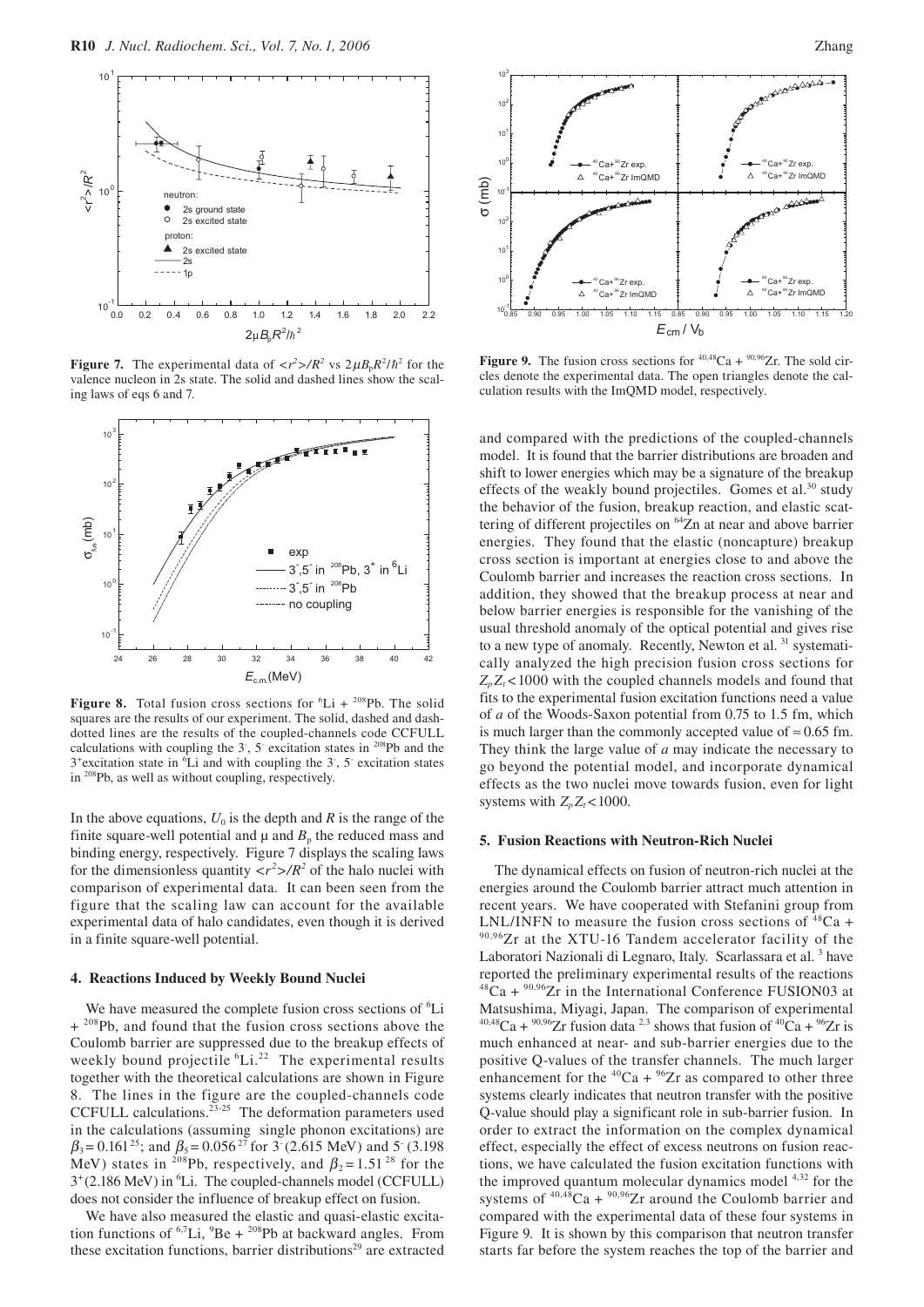

**Figure 10.** The dynamic barrier as a function of the distance between the centers of mass of projectile and target for head on reactions of  $40,48$ Ca +  $90,96$ Zr at the incident energy of 5 MeV above and 3MeV below the Bass barrier, respectively.

the flow of neutron between the reaction partners results in the neck formation. Consequently, the fusion barriers are strongly affected by the neutron transfer. Our calculations indicate that the neck grows faster and the distance between two partners is shorter for  ${}^{40}Ca + {}^{96}Zr$  than other three systems, resulting a stronger reduction of the dynamic barrier as shown in Figure 10. We, therefore, can attribute from this calculation that the reduction of the barrier encountered by <sup>40</sup>Ca + <sup>96</sup>Zr is due to the strong dynamical effect of the neutron transfer, which leads to the enhancement of the sub-barrier fusion cross sections for  $^{40}Ca + ^{96}Zr$ .

In very recent, Stefanini et al.<sup>33</sup> calculated the fusion excitation functions and barrier distributions for the  ${}^{48}Ca + {}^{90,96}Zr$ systems by means of coupled-channels theory with CCFULL code. The sub-barrier fusion of  ${}^{48}Ca + {}^{90}Zr$  is reproduced by coupled-channels calculations including the lowest quadrupole and octupole vibrations of <sup>90</sup>Zr, and using a Woods-Saxon potential with standard diffuseness parameter  $a = 0.68$  fm. However, the fusion cross sections are overestimated above the barrier. The low-energy slope of the excitation function for  $^{48}Ca + ^{96}Zr$  is steeper. This implies a larger diffuseness parameter *a*=0.85 fm. Fusion cross sections are well fit in the whole energy region, and the effect of the strong octupole vibration in  $96Zr$  is predominant. The extracted fusion barrier distributions are reasonably well reproduced by calculations for both systems. A comparison with previous data for  ${}^{40}Ca + {}^{90,96}Zr$  is made in an attempt to clarify the role of transfer couplings in sub-barrier fusion.

#### **5. Summary**

The reaction cross sections of  $27,28$ P,  $29$ S and the corresponding isotones on Si target were measured at intermediate energies. The theoretical analysis with the modified Glauber theory of the optical limit and few-body approaches underpredicts the experimental data of  $27P$ . Our theoretical analysis shows that an enlarged core together with proton halo are probably the mechanism responsible for the enhancement of the cross sections for the reaction of  $^{27}P + ^{28}Si$ . We find from the different factor values that <sup>29</sup>S may have a moderate proton halo structure. By means of the asymptotic normalization coeffi-<br>cients extracted from transfer reactions of  $^{11}B(d, p)^{12}B$  and cients extracted from transfer reactions of <sup>11</sup>B(d, p)<sup>12</sup>B and <sup>12</sup>C(d, p)<sup>13</sup>C, we have verified that the second (*J*<sup>π</sup>=2<sup>-</sup>) and third  $(J^{\pi} = 1^{-})$  excited states in <sup>12</sup>B and the first  $(J^{\pi} = 1/2^{+})$  excited state in  $^{13}$ C are the neutron halo states. The probability of the valence nucleon(s) being out of the binding potential have been extracted systematically from the relevant experimental data and a much relaxed condition for nuclear halo occurrence proposed. Based on our systematical study, we put forward our scaling laws of nuclear halo in terms of the analytical expressions of the expectation value for the operator  $r^2$  in a finite square-well potential. In order to investigate the breakup effects of the weakly bound projectiles on fusion reactions and barrier distributions, the complete fusion cross sections of <sup>6</sup>Li + <sup>208</sup>Pb and the elastic and quasi-elastic excitation functions of  $6.7$ Li, $^{9}$ Be +  $^{208}$ Pb were measured at the back angles and compared with the predictions of the coupled-channels model. It is found that the fusion cross sections above the Coulomb barrier are suppressed due to the breakup effects of weakly bound projectile <sup>6</sup>Li and the barrier distributions are somehow broaden and shift to lower energies. The dynamical effects on fusion of neutron-rich nuclei at the energies around the Coulomb barrier are discussed in terms of the comparison of the measured fusion data of  $^{48}Ca + {}^{90,96}Zr$  with the calculations of the ImQMD model. Our study shows that the dynamical effects triggered by the neutron transfer play important role in fusion reactions. We also introduce the very recent results calculated with coupled-channels theory.

**Acknowledgments.** This work was supported by the National Natural Science Foundation of China under Grant No. 10275092, 10275095, 10235030.

# **References**

- (1) I. Tanihata, H. Hamagaki, O. Hashimoto, Y. Shida, and N. Yoshikawa, Phys. Rev. Lett. **55**, 2676 (1985).
- (2) H. Timmers, D. Ackermann, S. Beghini, L. Corradi, J. H. He, G. Montagnoli, F. Scarlassara, A. M. Stefanini, and N. Rowley, Nucl. Phys. A**633**, 421 (1998).
- (3) F. Scarlassara, G. Montagnoli, S. Beghini, R. Silvestri, A. M. Stefanini, L. Corradi, B. R. Behera, E. Fioretto, S. Szilner, M. Trotta, Y. W. Wu, Z. H. Liu, M. Ruan, F. Yang, and H. Q. Zhang, Prog. Theor. Phys. Suppl. **154**, 31 (2004).
- (4) N. Wang, Z. Li, and X. Wu, Phys. Rev. C **69**, 034608 (2004).
- (5) Z. Ren, B. Chen, Z. Ma, and G. Xu, Phys. Rev. C **53**, R572 (1996).
- (6) B. A. Brown and P. G. Hanson, Phys. Lett. B **381**, 391 (1996).
- (7) B. Q. Chen, Z. Y. Ma, F. Grummer, and S. Krewald, J. Phys. G: Nucl. Part. Phys. **24**, 97 (1998).
- (8) Z. H. Liu, M. Ruan, Y. L. Zhao, H. Q. Zhang, F. Yang, Z. Y. Ma, C. J. Lin, B. Q. Chen, Y. W. Wu, W. L. Zhan, Z. Y. Guo, G. Q. Xiao, H. S. Xu, Z. Y. Sun, J. X. Li, and Z. J. Chen, Phys. Rev. C **69**, 034326 (2004).
- (9) Z. H. Liu, M. Ruan, Y. L. Zhao, H. Q. Zhang, F. Yang, Z. Y. Ma, C. J. Lin, B. Q. Chen, Y. W. Wu, W. L. Zhan, Z. Y. Guo, G. Q. Xiao, H. S. Xu, Z. Y. Sun, J. X. Li, and Z. J. Chen, Chin. Phys. Lett. **21**, 1711 (2004).
- (10) Y. Ogawa, K. Yabana, and Y. Suzuki, Nucl. Phys. A**543**, 723(1992).
- (11) J. S. Al-khalili and J. A. Tostevin, Phys. Rev. Lett. **76**, 3903(1996).